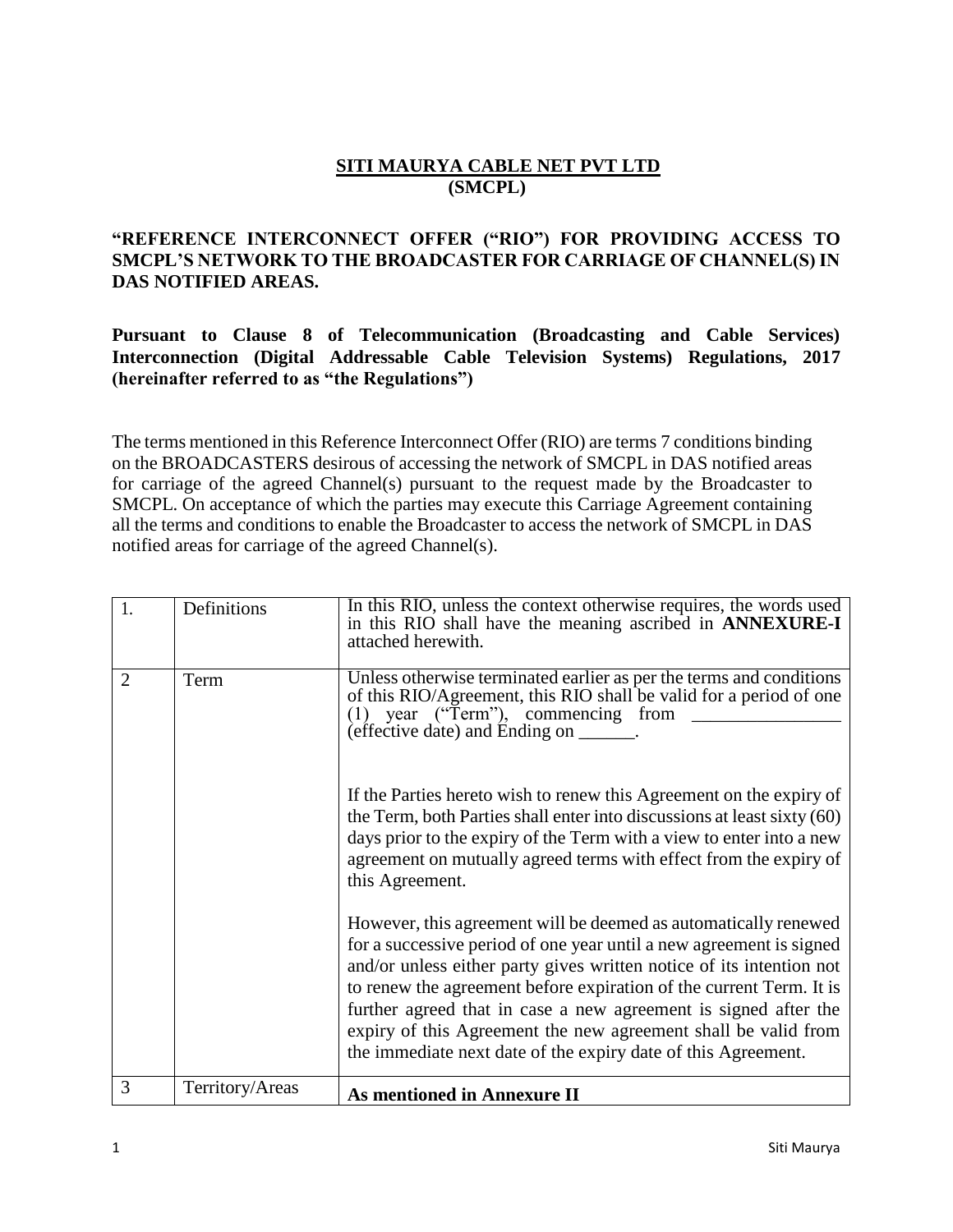| $\overline{4}$ | Channel(s)                    | <b>As mentioned in Annexure III</b>                                                                                                                                                                                                                                                                                                                                                                                                                                                                                                                                                                                                                                                                                                                                                                                                                                                                                                                                           |
|----------------|-------------------------------|-------------------------------------------------------------------------------------------------------------------------------------------------------------------------------------------------------------------------------------------------------------------------------------------------------------------------------------------------------------------------------------------------------------------------------------------------------------------------------------------------------------------------------------------------------------------------------------------------------------------------------------------------------------------------------------------------------------------------------------------------------------------------------------------------------------------------------------------------------------------------------------------------------------------------------------------------------------------------------|
| 5              | Access to<br>Network of SMCPL | In order to enhance/maximize the reach and viewership of its<br>its Channel(s), the Broadcaster approached SMCPL & requested<br>for accessing network of SMCPL within the Territory for<br>carriage of Channel(s) of the Broadcaster during the Term.<br>Pursuant to the said request, SMCPL hereby agrees to provide<br>access to its network and carry the Channels(s) within the<br>Territory from Effective Date during the Term for a<br>consideration specified in Clause ______ herein below.                                                                                                                                                                                                                                                                                                                                                                                                                                                                          |
| 6              | Rights of<br><b>SMCPL</b>     | The Broadcaster hereby grants to SMCPL, the non-exclusive<br>rights during the Term of this Agreement:                                                                                                                                                                                                                                                                                                                                                                                                                                                                                                                                                                                                                                                                                                                                                                                                                                                                        |
|                |                               | (a) To receive signals of its Channel(s)                                                                                                                                                                                                                                                                                                                                                                                                                                                                                                                                                                                                                                                                                                                                                                                                                                                                                                                                      |
|                |                               | (b) To decrypt (if the same is in encrypted form), encrypt<br>(without interfering in its content)                                                                                                                                                                                                                                                                                                                                                                                                                                                                                                                                                                                                                                                                                                                                                                                                                                                                            |
|                |                               | (c) To carry the Channel(s) either directly and/or through its<br>authorized cable operators on its Cable TV network within<br>the Territory for reception by the Subscribers through SPE,<br>which may or may not have storage capacity.                                                                                                                                                                                                                                                                                                                                                                                                                                                                                                                                                                                                                                                                                                                                     |
|                |                               | (d) To sell/market the channel(s) on <i>ala-carte</i> basis and/or as<br>part of any one or more of the packages of channels as per<br>the terms of the Regulations.                                                                                                                                                                                                                                                                                                                                                                                                                                                                                                                                                                                                                                                                                                                                                                                                          |
|                |                               | (e) Subject to Regulation and MRP as declared by the<br>Broadcaster, to charge such price from the Subscribers [for<br>subscribing the channels/package], as may be decided by<br>SMCPL and offer discount on MRP at is sole discretion<br>from time to time. It is explicitly made clear and understood<br>by the Broadcaster that Broadcaster does not have any right<br>to receive any share of subscription charges received by<br>SMCPL from the Subscribers subscribing the Channel(s) or<br>package comprised of Channel(s), unless otherwise stated<br>in the Regulation. It is also made explicitly clear and<br>acknowledged by the Broadcaster that SMCPL has no<br>obligation or liability to pay any subscription charges to the<br>Broadcaster under this agreement/RIO, whether such<br>Channel(s) is a free to air channels or a Pay channel and/or<br>a bouquet thereof, unless a separate subscription agreement<br>is signed for subscribing the channels. |
|                |                               | To carry the Channel(s) as per the genre of the channel(s)<br>(f)<br>as specified by the Broadcaster in accordance with extant<br>regulation. SMCPL shall have the sole right to assign the                                                                                                                                                                                                                                                                                                                                                                                                                                                                                                                                                                                                                                                                                                                                                                                   |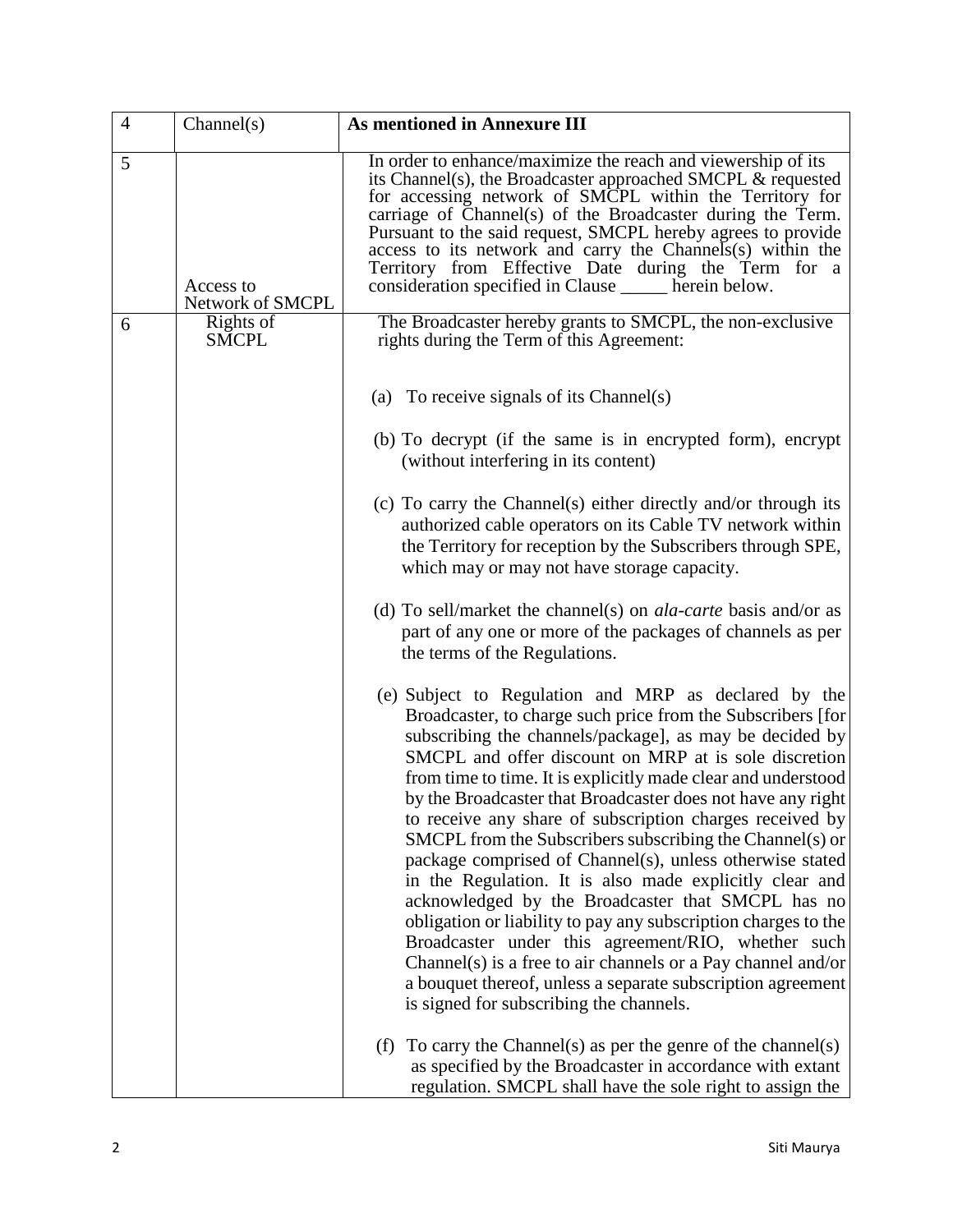|   |                                         | LCN and also change the same as per the terms of this<br>Agreement/RIO and in compliance of the Regulation.<br>(g) SMCPL shall always have full flexibility in terms of<br>packaging the Channels in any of its consumer<br>offerings/packages/tiers/a-la carte including putting the<br>Channels in one or more tiers / packages / consumer<br>offerings.                                                                                                                                                                                                                                                                                                                                                                   |
|---|-----------------------------------------|------------------------------------------------------------------------------------------------------------------------------------------------------------------------------------------------------------------------------------------------------------------------------------------------------------------------------------------------------------------------------------------------------------------------------------------------------------------------------------------------------------------------------------------------------------------------------------------------------------------------------------------------------------------------------------------------------------------------------|
|   |                                         | SMCPL shall have the right to suspend the services<br>(h)<br>pertaining to carriage of the Channel(s) on its network<br>immediately, if the BROADCASTER is in breach of the<br>provisions of the applicable laws, rules and regulations<br>and/or the terms and conditions of this Agreement/RIO till<br>such time the breach is cured.                                                                                                                                                                                                                                                                                                                                                                                      |
| 7 | Obligation of the<br><b>Broadcaster</b> | (a) The Broadcaster is responsible for the content and all the<br>obligations, fee and payment for the content of the<br>Channel(s), even if the Broadcaster is not the creator of the<br>material comprised in such content.                                                                                                                                                                                                                                                                                                                                                                                                                                                                                                |
|   |                                         | (b) The Broadcaster is responsible for all necessary consents,<br>approval, permission, registration, authorisation from the<br>relevant authorities, persons, entities, etc. and must<br>observe $\&$ comply with all the applicable laws for the time<br>being in force in India as may be applicable for the<br>activities being carried on by the Broadcaster.                                                                                                                                                                                                                                                                                                                                                           |
|   |                                         | (c) The Broadcaster shall ensure that the service signals<br>delivered are of quality as stipulated in relevant TRAI<br>regulations/applicable standard and are comparable to<br>other television signals being received and retransmitted<br>by SMCPL. In event of Broadcaster failing to arrange for<br>signals of the stipulated quality/standard, SMCPL shall be<br>absolved of its obligation to retransmit Broadcaster<br>signals. Broadcaster shall not have any right of messaging<br>through their IRD/Decoders or any other system which<br>blocks the view of the Channel(s) programme to the<br>subscribers. This will be governed by the Quality of the<br>Service Regulation issued by TRAI from time to time. |
|   |                                         | (d) It shall be incumbent upon the Broadcaster to specify the<br>'genre' of the respective Channel(s). In case of any change<br>in the genre of the Channel(s) or in the market positioning<br>of the Channel(s), the Broadcaster shall provide 90 days<br>prior notice to SMCPL.                                                                                                                                                                                                                                                                                                                                                                                                                                            |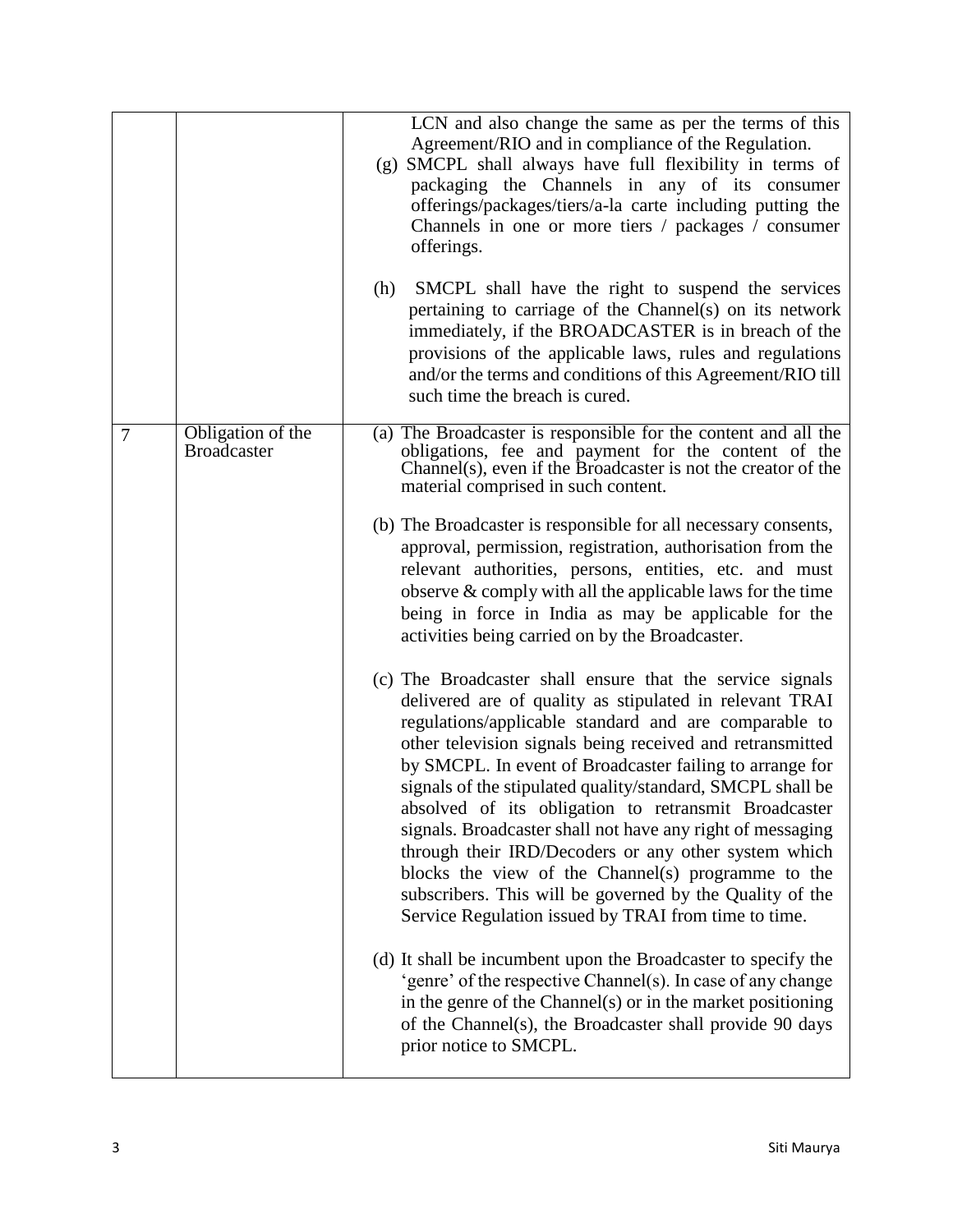|   |              | (e) In case the Broadcaster decides to discontinue the<br>Channel(s) from the Territory, it shall give at least two<br>months prior notice of the same to SMCPL or two months<br>carriage fee as lastly paid by the Broadcaster to SMCPL.                                                                                                                                                                                                                                                                                                                                                                                                                                                                                                  |
|---|--------------|--------------------------------------------------------------------------------------------------------------------------------------------------------------------------------------------------------------------------------------------------------------------------------------------------------------------------------------------------------------------------------------------------------------------------------------------------------------------------------------------------------------------------------------------------------------------------------------------------------------------------------------------------------------------------------------------------------------------------------------------|
|   |              | (f) BROADCASTER would provide IRD/professional IRDs<br>and other requisite equipment's to SITI MAURYA CABLE<br>NET PVT LTD for receiving and decrypting the Channel(s).                                                                                                                                                                                                                                                                                                                                                                                                                                                                                                                                                                    |
|   |              | (g) BROADCASTER shall provide its programming schedule<br>at least 15 days in advance for the purpose of inserting the<br>same in Electronic Programming Guide.                                                                                                                                                                                                                                                                                                                                                                                                                                                                                                                                                                            |
|   |              | (h) BROADCASTER shall ensure compliance with all the laws<br>which are applicable for content in television channels<br>including but not limited to Advertisement Code,<br>Programme Code as prescribed in the Cable Television<br>Networks Act 1995, the Cinematograph Act, 1957, the<br>Indecent Representation of Women (Prohibition) Act, 1986,<br>The Copyright Act, 1957 and rules framed there under, all<br>Regulations made applicable to BROADCASTERs by any<br>the Governmental/Regulatory Authority.                                                                                                                                                                                                                          |
|   |              | (i) The Broadcaster would independently make its best effort to<br>promote and market its Channel(s) in the territory through<br>various means including via public relations, trade related<br>activities or otherwise.                                                                                                                                                                                                                                                                                                                                                                                                                                                                                                                   |
|   |              | (j) The Broadcaster hereby undertakes to indemnify SMCPL<br>against any loss, damages, costs and expenses (including<br>legal expenses) or otherwise, in case any action is brought<br>by any party against SMCPL concerning any programme,<br>advertisement or any other material broadcast through the<br>said Channel(s) or any breach of the obligation of the<br>Broadcaster, terms and conditions, representation &<br>warranties of the Broadcaster . If for any reason the<br>Broadcaster does not comply with applicable laws/code s/<br>regulations, SMCPL shall be at liberty to immediately<br>deactivate the said channel from its network and the<br>Broadcaster shall be fully liable for such defaults/non-<br>compliance. |
| 8 | Carriage Fee | (a) In consideration of providing access of its network by<br>SMCPL within the Territory for carriage of Channel(s) of the                                                                                                                                                                                                                                                                                                                                                                                                                                                                                                                                                                                                                 |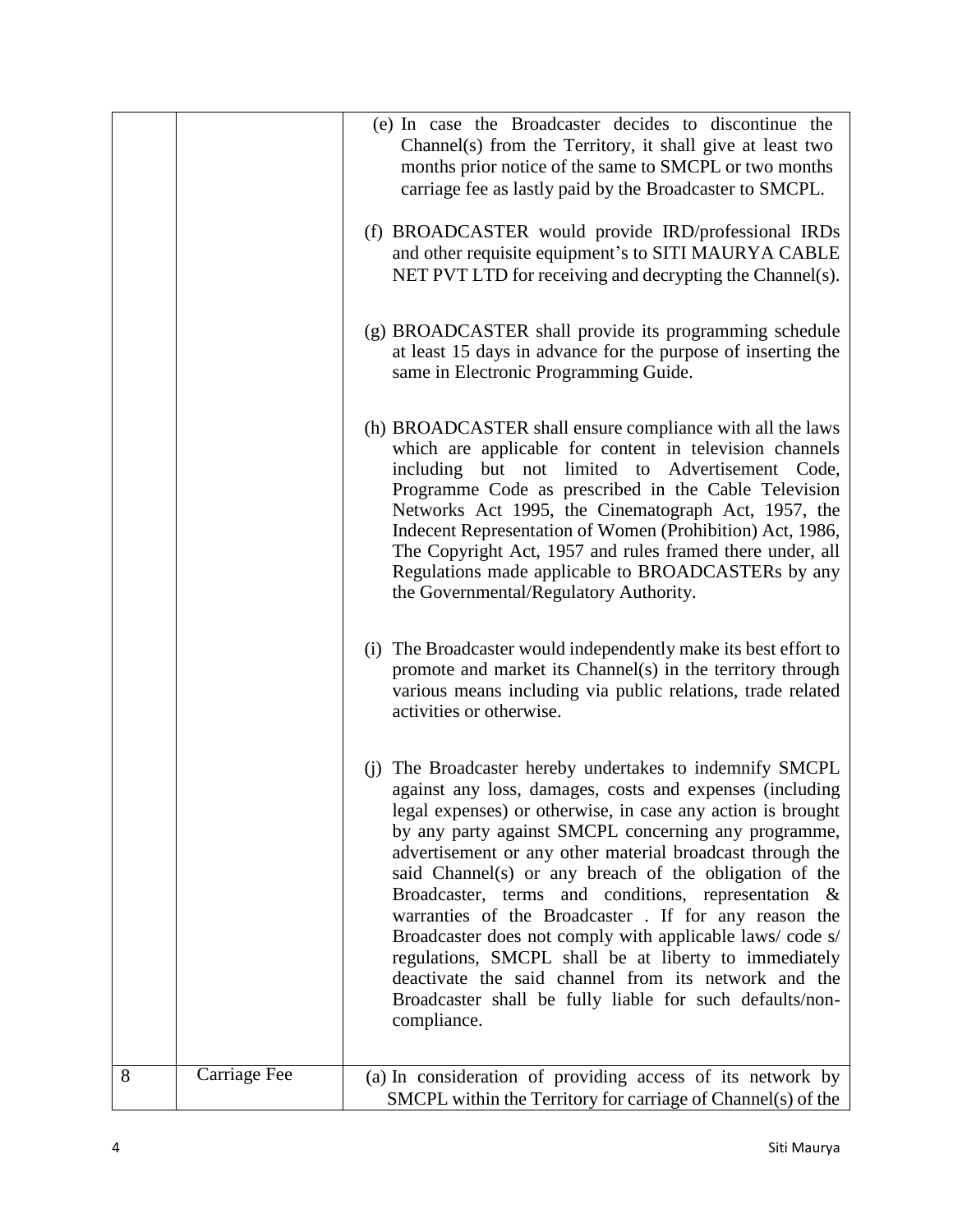|     | Broadcaster during the Term, the Broadcaster shall pay<br>Carriage Fee for each channel the price per subscriber (per<br>STB) per month as per the computation made in accordance<br>with Annexure V of this Agreement/RIO, which shall be<br>payable within fifteen days of receipt of the invoices for the<br>respective quarter (Due Date).                                             |
|-----|--------------------------------------------------------------------------------------------------------------------------------------------------------------------------------------------------------------------------------------------------------------------------------------------------------------------------------------------------------------------------------------------|
| (b) | In addition, the Broadcaster shall be liable for the payment of<br>all applicable taxes, cesses, etc. including service tax, as may<br>be applicable on the Carriage Fee payable by the Broadcaster<br>to SMCPL.                                                                                                                                                                           |
| (c) | The payment of Carriage Fee shall be subject to deduction of<br>Income Tax at source (TDS) at applicable rates, for which<br>necessary TDS Certificates shall be issued by the<br>Broadcasters within thirty (30) days from the date of<br>deduction of the same by the Broadcaster from the Carriage<br>Fee.                                                                              |
| (d) | The payment of Carriage Fee shall be made by the<br>Broadcaster either by (i) Demand Draft in favour of "Siti<br>Maurya Cable Net Pvt Ltd " payable at par or (ii) by<br>electronic wire transfer into SMCPL's designated Bank<br>Account accompanied by documentary evidence certified by<br>the Broadcaster's bank that the payment has been transferred<br>to SMCPL's account post TDS. |
| (e) | If the Broadcaster fails to pay the Carriage Fee to SMCPL<br>on or before the due date(s), then without prejudice to any<br>action which may be taken by SMCPL under the applicable<br>Statute/Regulations etc. for the time being in force, the<br>Broadcaster shall be liable for the payment of interest @18%<br>per annum during the period of such delay beyond the due<br>date(s).   |
| (f) | The Carriage fee shall be calculated as per the sub-regulation<br>of $(1)$ of regulation 8 of the Regulation in accordance with<br>Schedule I read with Schedule VII set out therein and<br>provided in Annexure V of this RIO/Agreement.                                                                                                                                                  |
| (g) | As required under the Regulations, the conditions relating<br>to, including but not limited to Target Market, rate of<br>carriage fee per month, average active subscriber base of SD<br>STB and HD STB at the time of publication of this RIO,<br>Discounts, if any, offered on the rate of carriage fee, manner                                                                          |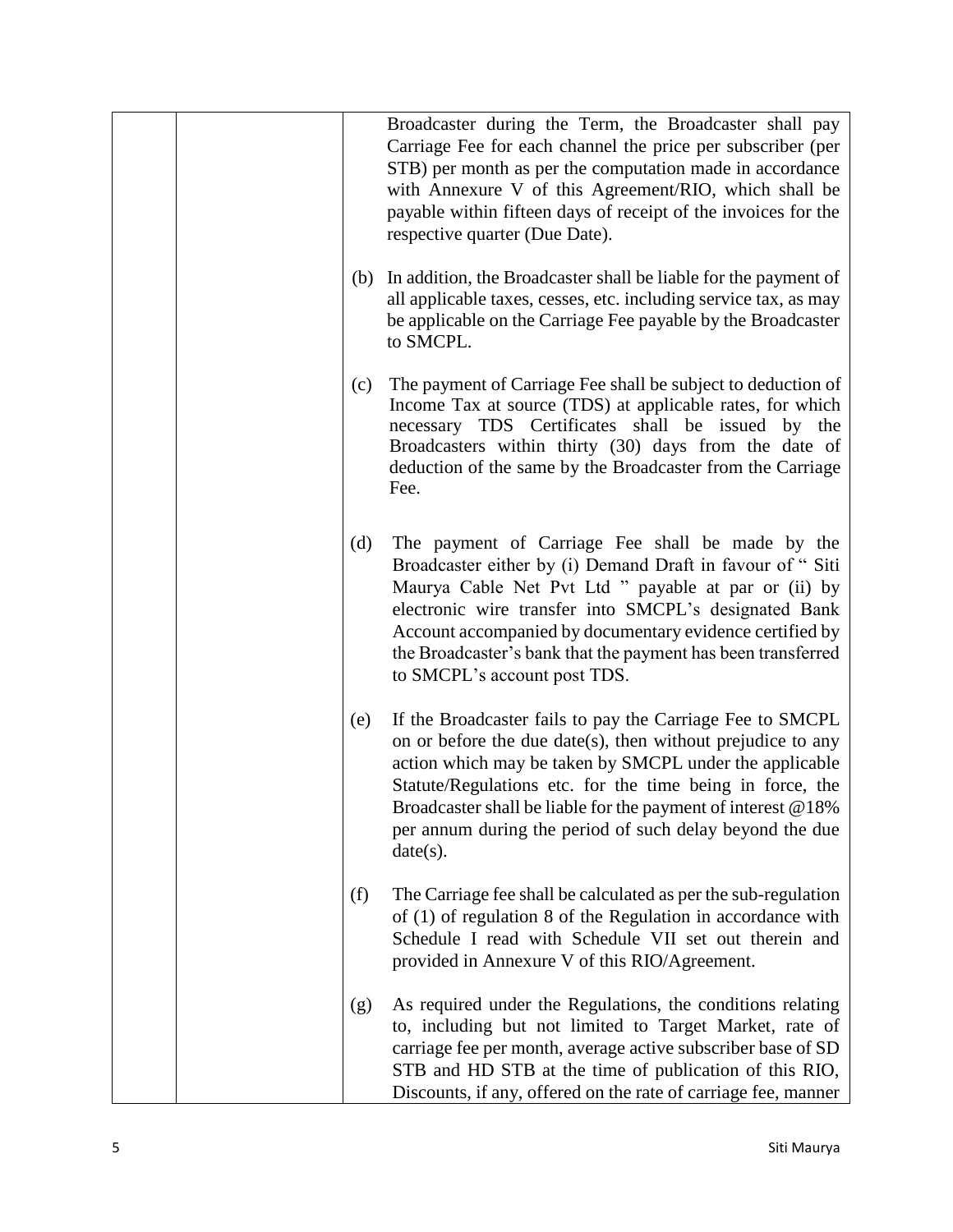|   |                                 | of calculation of carriage fee payable to SMCPL and other                                                                                                                                                                                                                                                                                                                                                                                                                                                                                                                                                                                                                                                                                                                                                                                                                                                                                                                   |
|---|---------------------------------|-----------------------------------------------------------------------------------------------------------------------------------------------------------------------------------------------------------------------------------------------------------------------------------------------------------------------------------------------------------------------------------------------------------------------------------------------------------------------------------------------------------------------------------------------------------------------------------------------------------------------------------------------------------------------------------------------------------------------------------------------------------------------------------------------------------------------------------------------------------------------------------------------------------------------------------------------------------------------------|
|   |                                 | necessary condition shall form part of this RIO/Agreement.                                                                                                                                                                                                                                                                                                                                                                                                                                                                                                                                                                                                                                                                                                                                                                                                                                                                                                                  |
| 9 | Representations<br>& Warranties | Broadcaster represents, warrants, declares, undertakes and agrees<br>that it:                                                                                                                                                                                                                                                                                                                                                                                                                                                                                                                                                                                                                                                                                                                                                                                                                                                                                               |
|   |                                 | is the sole, absolute, exclusive and unencumbered legal<br>(a)<br>owner of the Channel(s) which it is exhibiting,<br>broadcasting and retransmitting through the network of<br>SMCPL within the Territory.                                                                                                                                                                                                                                                                                                                                                                                                                                                                                                                                                                                                                                                                                                                                                                  |
|   |                                 | (b) has valid and subsisting rights including copyrights<br>contained in the content that Broadcaster(s) shall broadcast,<br>exhibit and retransmit through the network of SMCPL from<br>time to time.                                                                                                                                                                                                                                                                                                                                                                                                                                                                                                                                                                                                                                                                                                                                                                      |
|   |                                 | the exercise of rights accruing though the Channel(s) which<br>(c)<br>Broadcaster is exhibiting and/or retransmitting through the<br>network of SMCPL, shall not in any way constitute any<br>infringement of the intellectual property rights, copyright,<br>trademark, moral right or other proprietary right or interest<br>or any other rights of any third party, nor shall it be<br>defamatory, contempt or breach of any provision of the<br>statute, or hurt sentiments of any religious groups or the<br>declared policy of the State. In the event of unforeseen<br>circumstances,<br>Broadcaster<br>shall<br>immediately<br>and<br>promptly respond and do all that which may be necessary<br>to resolve the issue in addition to indemnifying SMCPL as<br>to the same and hold SMCPL indemnified and harmless<br>against all claims, damages, costs and expenses including<br>but not limited to attorney's fees arising out of any breach<br>of the foregoing. |
|   |                                 | (d) Broadcaster hereby undertakes that if, upon issuance of a<br>public notice by the Broadcaster in respect of the<br>Channel(s) which Broadcaster is exhibiting and/or<br>transmitting in the network of SMCPL or otherwise, any<br>objections and/or claims are raised by any third party,<br>Broadcaster shall at its sole responsibility and liability, as<br>to costs and consequences, remove such objections and/or defend such claims in addition to indemnifying SMCPL against any claims, loss, damage costs or expenses<br>including but not limited to attorney fees arising out of such<br>objection and/or claim.                                                                                                                                                                                                                                                                                                                                            |
|   |                                 | (e) Broadcaster has complete authority to deal with/in relation<br>to exhibition, transmission and broadcast of the Channel(s)<br>and there is no present or prospective claim, proceeding or<br>litigation in respect of the Channel(s) which may in any                                                                                                                                                                                                                                                                                                                                                                                                                                                                                                                                                                                                                                                                                                                   |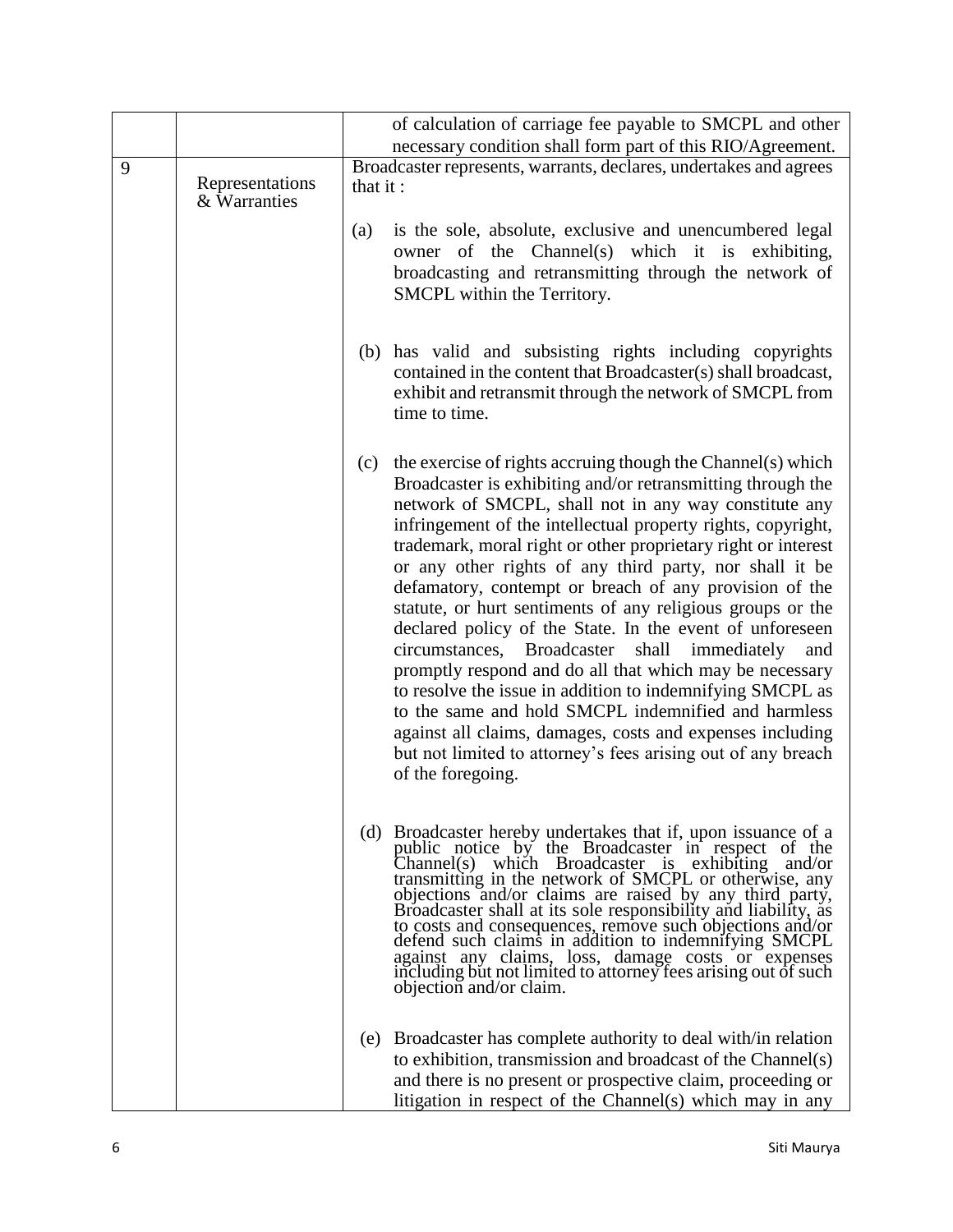|   |             |     | manner impair, limit, inhibit, diminish or infringe upon any<br>or all of the rights of the content that Broadcaster exhibits,<br>transmits and broadcasts and distributes through SMCPL's<br>network.                                                                                                                                                                                                                                                                                                                    |
|---|-------------|-----|---------------------------------------------------------------------------------------------------------------------------------------------------------------------------------------------------------------------------------------------------------------------------------------------------------------------------------------------------------------------------------------------------------------------------------------------------------------------------------------------------------------------------|
|   |             | (f) | Without prejudice to Indemnity Clause as mentioned herein,<br>Broadcaster shall also indemnify SMCPL in case of any<br>breach of these RIO/Agreement, for any loss, harm, injury,<br>damage that may/shall be caused to SMCPL due to any act,<br>omission, commission by Broadcaster.                                                                                                                                                                                                                                     |
| 9 | Termination | (a) | In the event of default in the payment of Carriage Fee by the<br>Broadcaster by the due date, SMCPL shall issue notice to<br>the Broadcaster requesting it to make payment of<br>outstanding Carriage Fee within a period of three (3) days<br>of such notice and in case Broadcaster fails to make<br>payment of outstanding Carriage Fee within such notice<br>period, SMCPL shall have right to forthwith terminate this<br>RIO/Agreement, which shall be without prejudice to any<br>other rights available to SMCPL. |
|   |             | (b) | In the event Broadcaster chooses not to broadcast its<br>Channel(s) and notifies SMCPL of its intention by giving<br>two (2) months notice in advance.                                                                                                                                                                                                                                                                                                                                                                    |
|   |             | (c) | In the event SMCPL chooses not to carry on its present<br>business activity pertaining to distribution of TV Channels<br>as Multi System Operator (MSO).                                                                                                                                                                                                                                                                                                                                                                  |
|   |             | (d) | By either of the Parties hereto ("Non-Defaulting Party") in<br>the event of breach of any of the covenants or terms of this<br>Agreement by the other Party ("Defaulting Party") provided<br>that the Non-Defaulting Party shall give a notice of three (3)<br>weeks to the Defaulting Party intimating it about the<br>default(s) committed by it and the Defaulting Party fails to<br>cure such defaults/breach within such notice period.                                                                              |
|   |             | e)  | By either of the Parties hereto, in the event force majeure<br>conditions subject to compliance of Clause 12 hereof.                                                                                                                                                                                                                                                                                                                                                                                                      |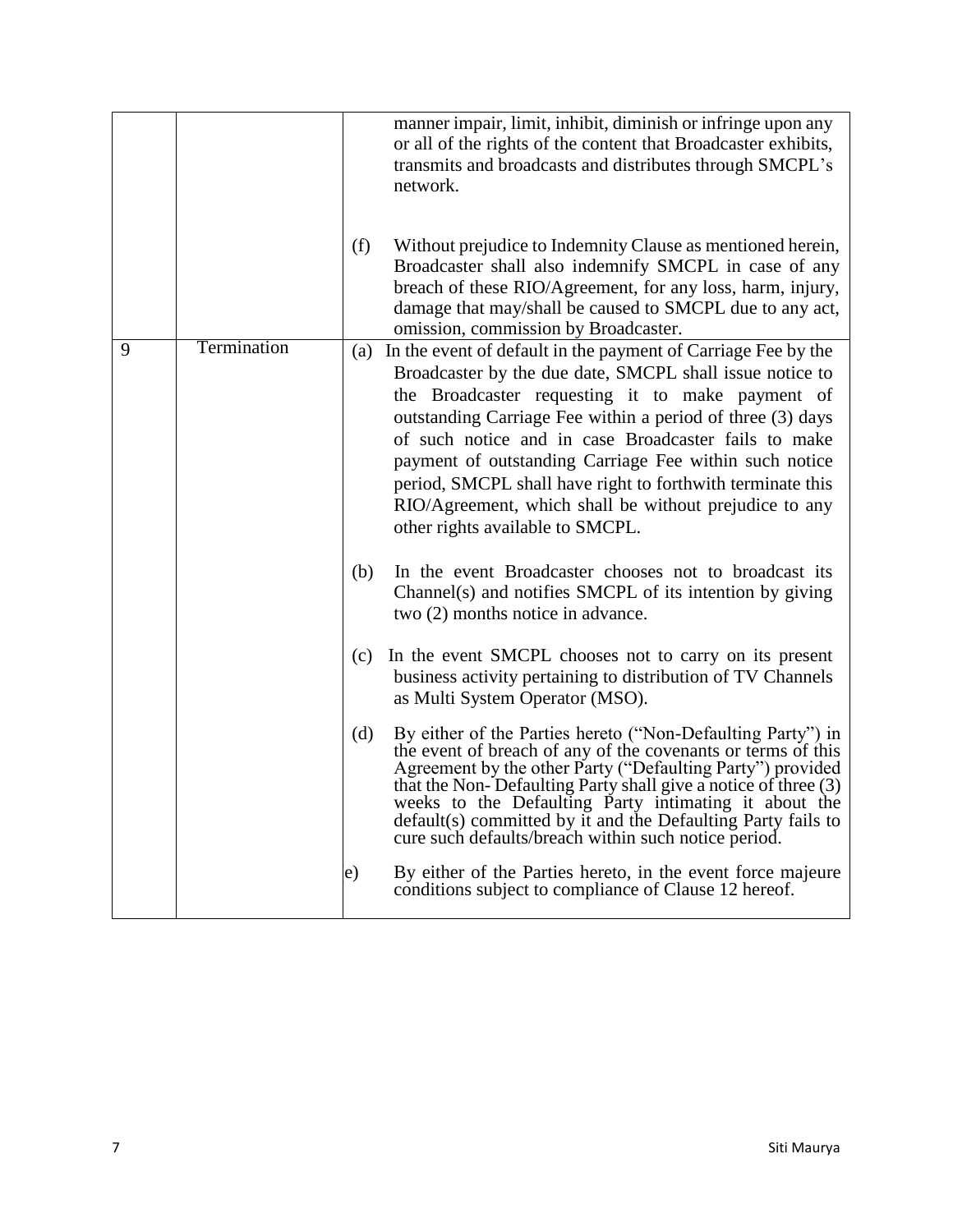| 10 | Consequences of<br>termination |                                                                                                                                                                                                                                                                                                                                                                                                                                                                                                                                                                                                                                                                                                                                                                                                                                                                                                                                                                                                                                                                                                                                                  |
|----|--------------------------------|--------------------------------------------------------------------------------------------------------------------------------------------------------------------------------------------------------------------------------------------------------------------------------------------------------------------------------------------------------------------------------------------------------------------------------------------------------------------------------------------------------------------------------------------------------------------------------------------------------------------------------------------------------------------------------------------------------------------------------------------------------------------------------------------------------------------------------------------------------------------------------------------------------------------------------------------------------------------------------------------------------------------------------------------------------------------------------------------------------------------------------------------------|
|    |                                | Upon the expiry or termination of this Agreement/RIO, except as<br>provided hereunder or by the operation of law or otherwise,                                                                                                                                                                                                                                                                                                                                                                                                                                                                                                                                                                                                                                                                                                                                                                                                                                                                                                                                                                                                                   |
|    |                                | (a) all rights granted to and obligations undertaken by, the parties<br>hereunder shall terminate immediately except obligations of<br>Broadcaster to forthwith pay the Carriage Fee, including<br>interest if any thereon, which are due and payable by the<br>Broadcaster till the date of expiry or termination of this<br>Agreement.                                                                                                                                                                                                                                                                                                                                                                                                                                                                                                                                                                                                                                                                                                                                                                                                         |
|    |                                | (b) It is clarified herein that the termination of this Agreement<br>shall not relieve any Party of any obligation or liability accrued<br>prior to the date of termination and/or such clause which by its<br>very nature extends or applies to the Parties even after<br>Termination                                                                                                                                                                                                                                                                                                                                                                                                                                                                                                                                                                                                                                                                                                                                                                                                                                                           |
| 11 | <b>Trade Marks</b>             | The Broadcaster hereby grants to SMCPL a non-exclusive<br>license to use, the Trade Marks/Logos during the term of<br>this Agreement/RIO.                                                                                                                                                                                                                                                                                                                                                                                                                                                                                                                                                                                                                                                                                                                                                                                                                                                                                                                                                                                                        |
| 12 | Force Majeure                  | Failure on the part of the either party to perform any of its<br>obligations and the non provision of the access of its network<br>by SMCPL for carriage of Broadcaster's Channel(s), shall not<br>entitle the other party to raise any claim against the either party<br>or be a breach hereunder to the extent that such failure arises<br>from an event of force Majeure. Force Majeure will include any<br>war, civil commotion, governmental action, accident, epidemic<br>or any other event of any nature or kind whatsoever beyond the<br>control of the either Party. It is agreed between the Parties that<br>lack of funds shall not in any event constitute or be considered<br>an event of force Majeure. If the condition of Force Majeure<br>shall continue for a period exceeding forty five (45) days, then<br>the Parties shall meet to decide upon the future performance of<br>the Agreement. If the Parties are unable to agree upon a plan for<br>future performance then the Agreement shall be terminated<br>upon notice of either<br>party to the other, after the expiry of three $(3)$ weeks from the<br>date notice. |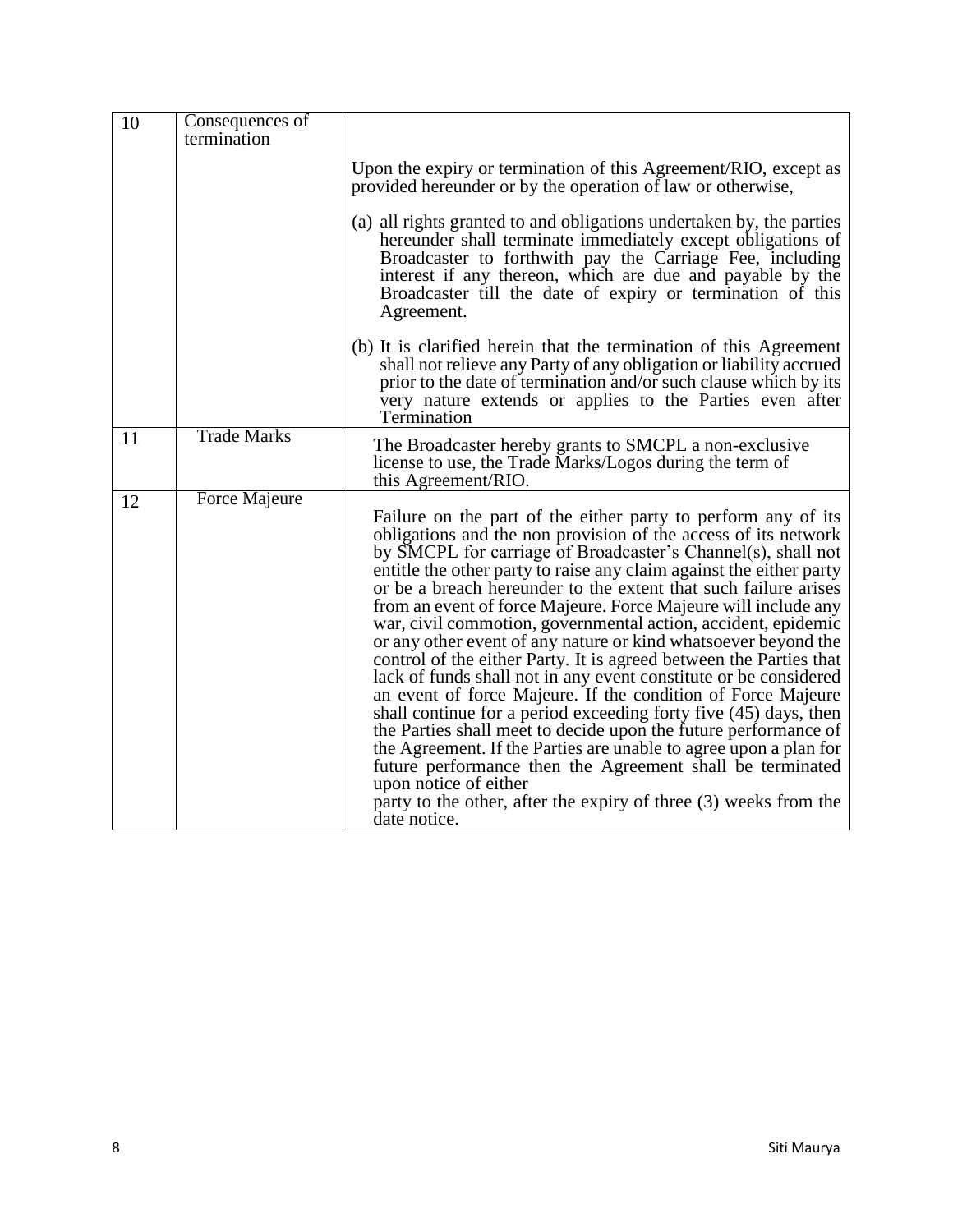| 13 | Applicable Law   |                                                                                                                                   |
|----|------------------|-----------------------------------------------------------------------------------------------------------------------------------|
|    | and Jurisdiction | (a) This Agreement shall be exclusively governed by the laws of                                                                   |
|    |                  | India.                                                                                                                            |
|    |                  |                                                                                                                                   |
|    |                  | It is clearly understood and agreed that the provisions of the<br>(b)                                                             |
|    |                  | TRAI Act & Regulations made there under, from time to                                                                             |
|    |                  | time, and any regulation / policy laid down by Ministry of                                                                        |
|    |                  | Information and Broadcasting, India from time to time shall                                                                       |
|    |                  | be completely applicable to the present Agreement and none                                                                        |
|    |                  | of the clauses contained herein shall be interpreted in a                                                                         |
|    |                  | manner as may be in derogation of the said provisions and                                                                         |
|    |                  | Regulations                                                                                                                       |
|    |                  |                                                                                                                                   |
|    |                  | The Parties acknowledge that TDSAT shall have exclusive<br>(c)                                                                    |
|    |                  | jurisdiction in respect of any dispute between the Parties                                                                        |
|    |                  | arising in connection with this Agreement (subject to any                                                                         |
|    |                  | appellate relief that may be sought in any court of competent<br>jurisdiction in Delhi). In the event any claims fall outside the |
|    |                  | jurisdiction of TDSAT, they may be referred to any court of                                                                       |
|    |                  | competent jurisdiction in Delhi                                                                                                   |
| 14 | Miscellaneous:   | This Agreement constitutes the entire arrangement/understanding                                                                   |
|    |                  | between the parties with respect to the subject matter hereof and                                                                 |
|    |                  | supersedes<br>all prior<br>and contemporaneous<br>agreements,                                                                     |
|    |                  | understanding, arrangement or communications and (this                                                                            |
|    |                  | Agreement) shall not be modified except with mutual consent of                                                                    |
|    |                  | both the parties in writing. No waiver of any breach of any                                                                       |
|    |                  | provision of this Agreement shall constitute a waiver of any prior,                                                               |
|    |                  | concurrent or subsequent breach of the same or any other                                                                          |
|    |                  | provisions hereof, and no waiver shall be effective unless made in                                                                |
|    |                  | writing and signed by the waiving party. Neither this Agreement,                                                                  |
|    |                  | nor any terms and conditions contained herein, shall be construed                                                                 |
|    |                  | as creating a partnership, joint venture, agency relationship or as                                                               |
|    |                  | granting a franchise. In case any provision of this Agreement                                                                     |
|    |                  | becomes invalid or unenforceable shall be deemed to be                                                                            |
|    |                  | ineffective to the extent of such invalidity or unenforceability,                                                                 |
|    |                  | without affecting in any way the validity, legality and                                                                           |
|    |                  | enforceability of the remaining provisions hereof. Either party                                                                   |
|    |                  | shall not assign this Agreement to any party without the prior                                                                    |
|    |                  | written consent of other Party. Both the parties shall keep the                                                                   |
|    |                  | terms of this Agreement confidential. If any provision of this                                                                    |
|    |                  | Agreement becomes invalid or unenforceable, in whole or in part,                                                                  |
|    |                  | the validity of the remainder of this Agreement shall not be affected                                                             |
|    |                  | thereby; and the Parties shall agree to a valid substitute provision                                                              |
|    |                  | which corresponds in its economic effect as closely as legally                                                                    |
|    |                  | possible to the invalid or unenforceable provision which it                                                                       |
|    |                  | replaces.                                                                                                                         |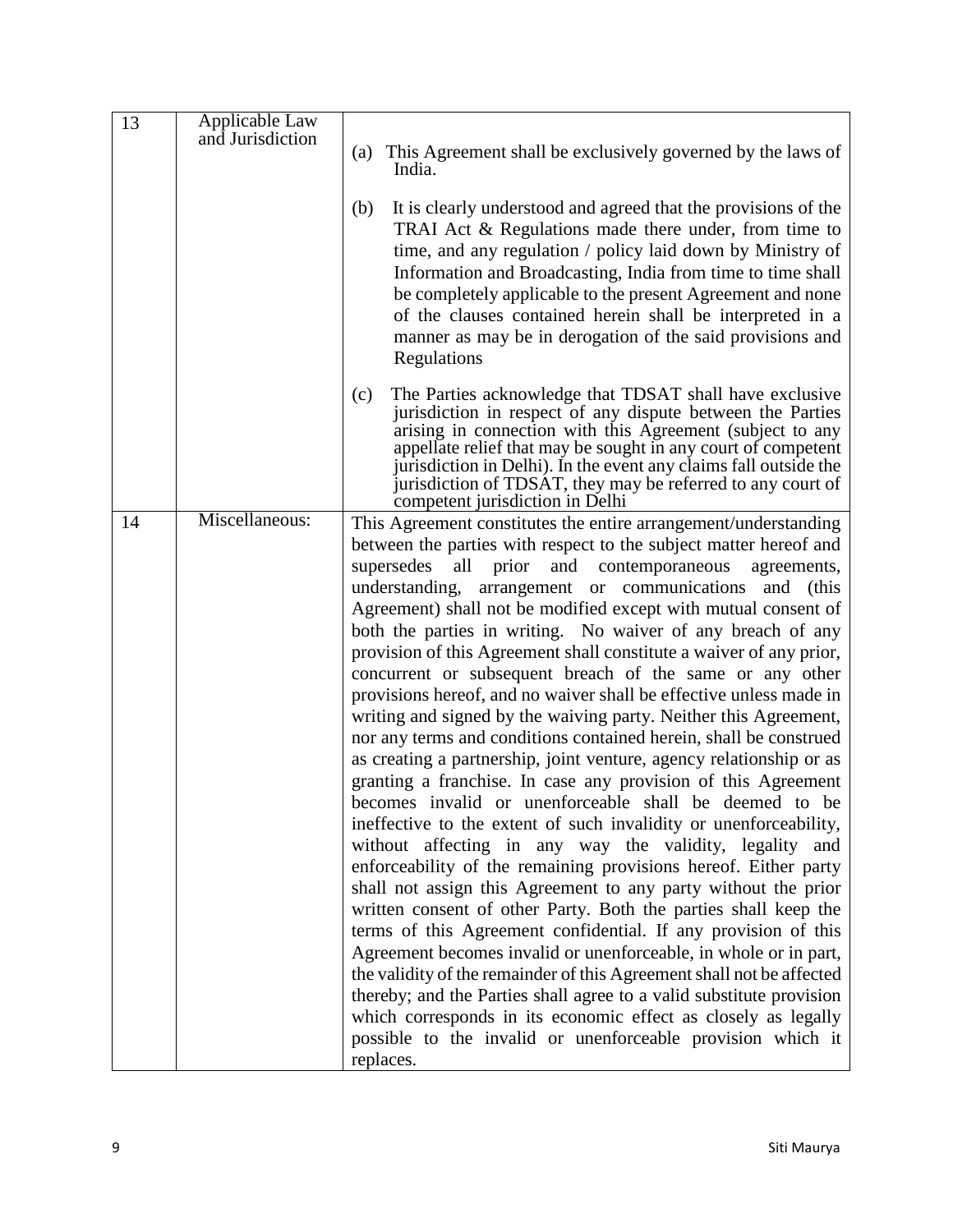#### **ANNEXURE - I**

#### **DEFINITIONS**

- (a) "**Addressable System**" means an electronic device (which includes hardware and its associated software) or more than one electronic device put in an integrated system through which signals of cable television network can be sent in encrypted form, which can be decoded by the device or devices, having an activated conditional access system at the premises of the subscriber within the limits of authorization made, through the Conditional Access System and the subscriber management system, on the explicit choice and request of such subscriber, by SMCPL.
- (b) "A-la-carte rate" means the rate at which a standalone individual channel being offered to the Distributor of TV channels or to the subscriber, as the case may be;
- (c) "**Applicable Laws** " means laws enacted in the territory of India including the regulations, directions , notifications or orders, including amendment thereto, enacted or issued by any constitutional , legislative , judicial, quasit judicial or administrative authority including the Telecom Regulatory Authority of India (TRAI) and the Ministry of Information & Broadcasting of India (MIB)
- (d) **"Areas"** means such areas within DAS notified areas as mentioned in Annexure II of this RIO in respect of which a request has been made by the Broadcaster for carriage of its channels through the Cable Television Network of SMCPL and /or through its affiliated cable networks.
- (e) "**Average Active Subscriber Base** means the number of set top boxes arrived at by averaging the active set top boxes in the manner specified in Schedule VII of the Regulation.
- (f) **Broadcaster"** means a person or a group of persons, or body corporate, or any organization or body providing programming services and includes his or its authorized distribution agencies.
- (g) **"Channel(s)"** means the standard definition (SD) channel(s) or the high Definition (HD) channels of the Broadcaster duly registered and permitted by the Ministry of Information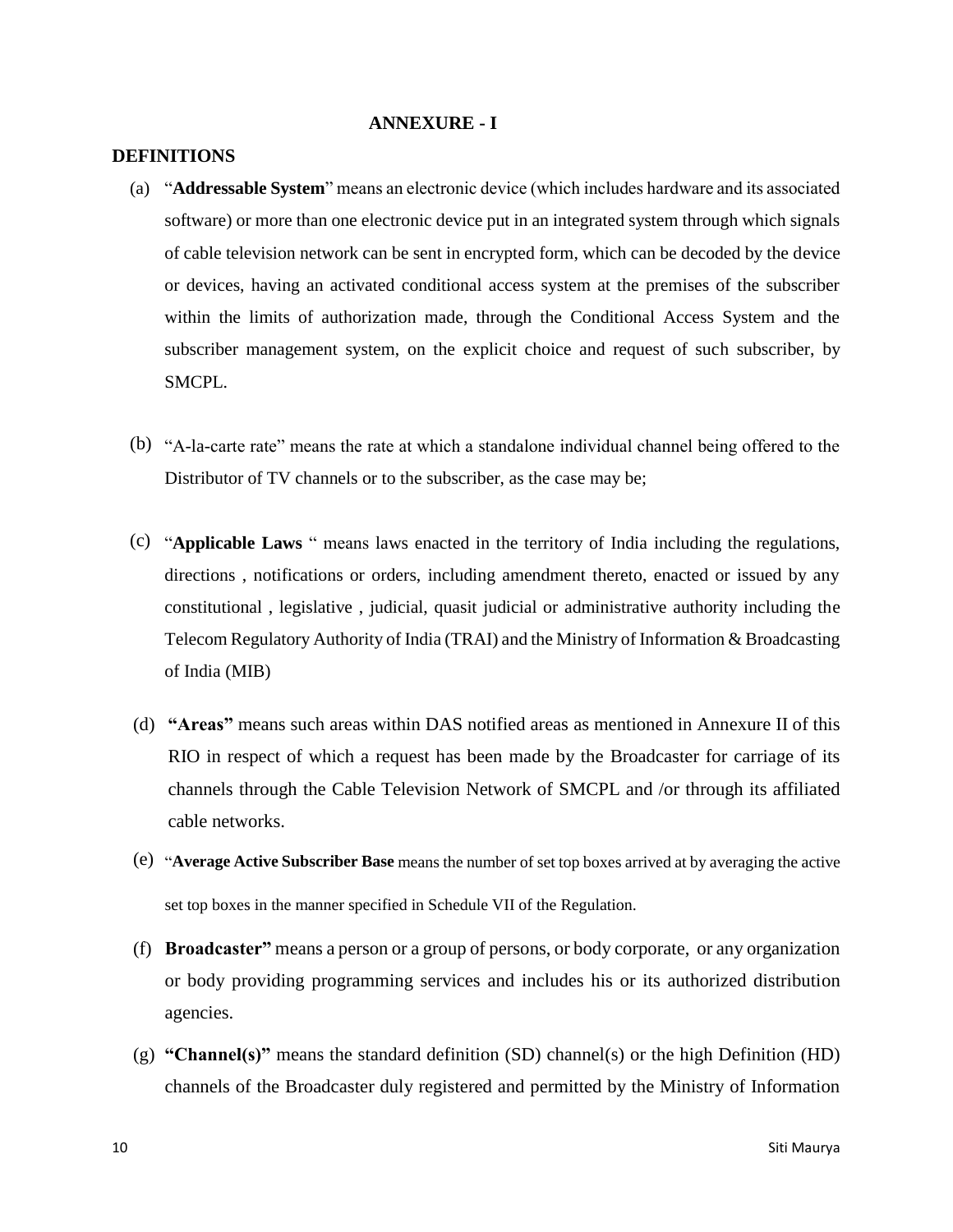and Broadcasting under the Up linking and Down linking guidelines and in respect of which a request has been made by the Broadcaster for carriage of the same through the Cable Television Network of SMCPL which are mentioned in Annexure III of this RIO.

- (h) "**DAS notified Areas"** means the areas where in terms of notifications issued by the Central Government under sub-section (1) of section 4A of the Cable Television Networks (Regulation) Act, 1995 (7 of 1995) as amended, it is obligatory for every cable operator to transmit or retransmit programs of any channel in an encrypted form through a digital Addressable System;
- (i) **"Intellectual Property Rights"** means all intellectual property rights owned and licensed, to be owned and licensed by the Broadcaster and/or the Channel(s) owners including but not limited to any patent, copyright, trademark or any mark, any right in the nature of the aforementioned rights, trade secrets, rights of attribution, integrity and similarly afforded "moral rights," rights in unpatented know-how, inventions and technology, and any other intellectual or proprietary rights of any nature whatsoever in any part of the world,
- (j) **"Network"** means any system consisting of a set of closed transmission paths and associated signal generation, control and distribution equipment, designed to provide cable service for reception by multiple subscribers;
- (k) **"Notice"** means a written communication by one Party to the other Party or Parties, as the case may be, issued pursuant hereunder that is properly addressed to the Notice Address of the other Party and hand delivered, delivered by courier or pre-paid registered postage.
- (l) **"RIO" or "Agreement" or "This Agreement"** means this Reference Interconnection Offer together with its Annexures as may be amended from time to time.
- (m) **"SPE" or "Subscriber Premises Equipment"** shall be deemed to include Set Top Box (STB), Viewing Card and other tools and equipments/device(s) installed/to be installed at the Subscriber's Premises in order to receive and/or decode the Channel(s), purchased/procured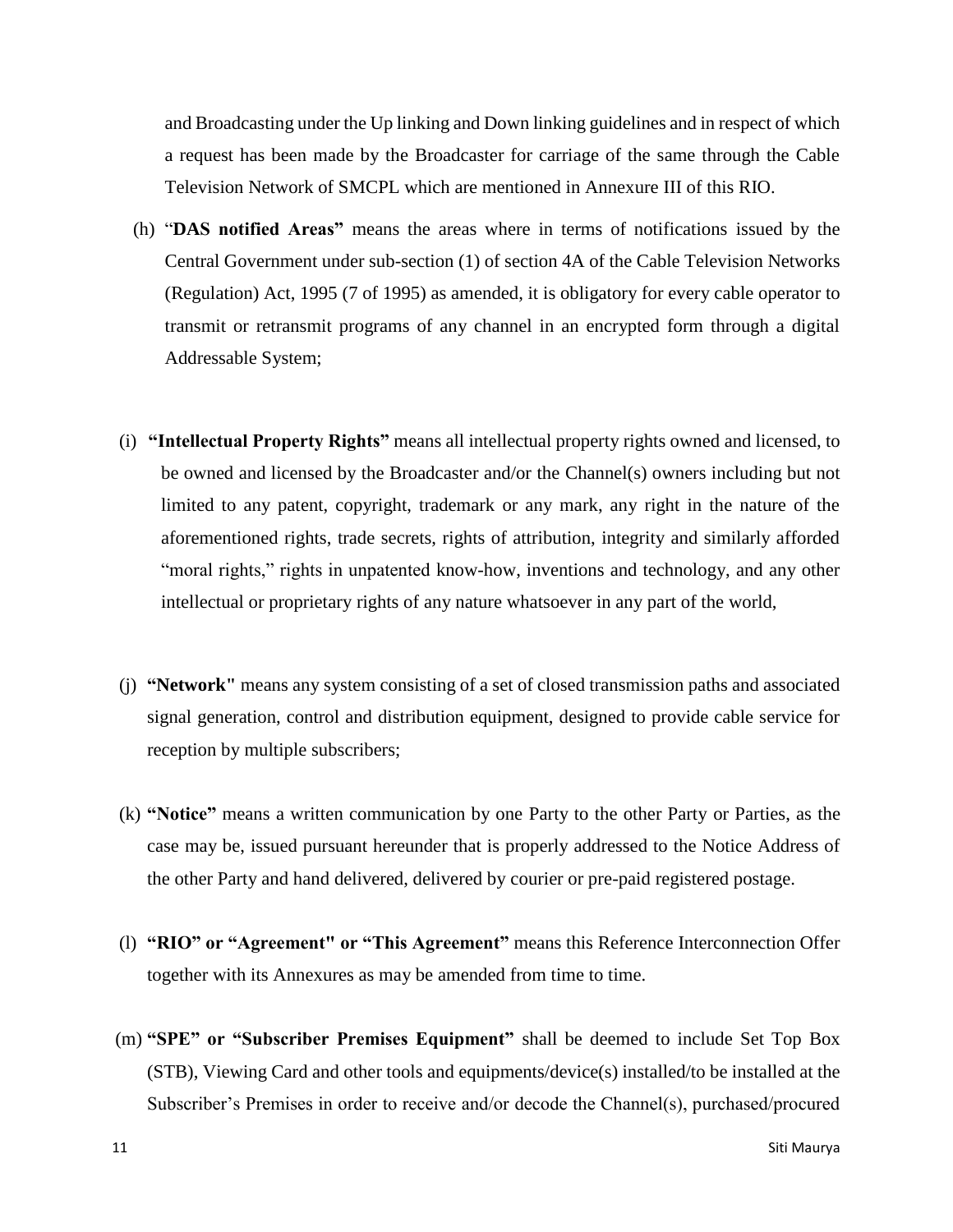by the Subscriber, which are compatible with technology employed by SMCPL for Cable Service in DAS notified areas. It is understood that each Set Top Box will be installed with one television set only.

- (m) **'Set Top Box" (STB)** means a device, which is connected to, or is part of a television and which allows a subscriber to receive in unencrypted and descrambled from subscribed channels through an addressable system.
- (n)**"Subscriber"** means any person (including individual or any other legal entity ) or entity including Hotels, restaurants, clubs, institutions etc. which has officially subscribed to the Cable TV Service in accordance the Subscription form duly filled by it and is contractually bound by the Subscriber Terms and Conditions ("T&C") and does not include any third party using/seeking to use the Service for further distribution, re-sale or commercial purpose.

For the purpose of calculation of carriage fee, subscriber means each STB in the Areas that receives signals of various channels from SMCPL's Cable Television Network as per its Subscriber Management System (SMS).

**Note:** The words/terms not specifically defined herein above shall have the same meaning as ascribed to them in The TRAI Act, Cable Television Networks Act, 1995 and Telecommunication (Broadcasting and Cable Services) Interconnection (Digital Addressable Cable Television Systems) Regulations, 2017 as amended from time to time.

#### **Annexure – II**

| Agreed areas   |  |
|----------------|--|
| Target Markets |  |

#### **Annexure III**

| Agreed channels |  |
|-----------------|--|
|                 |  |
|                 |  |
|                 |  |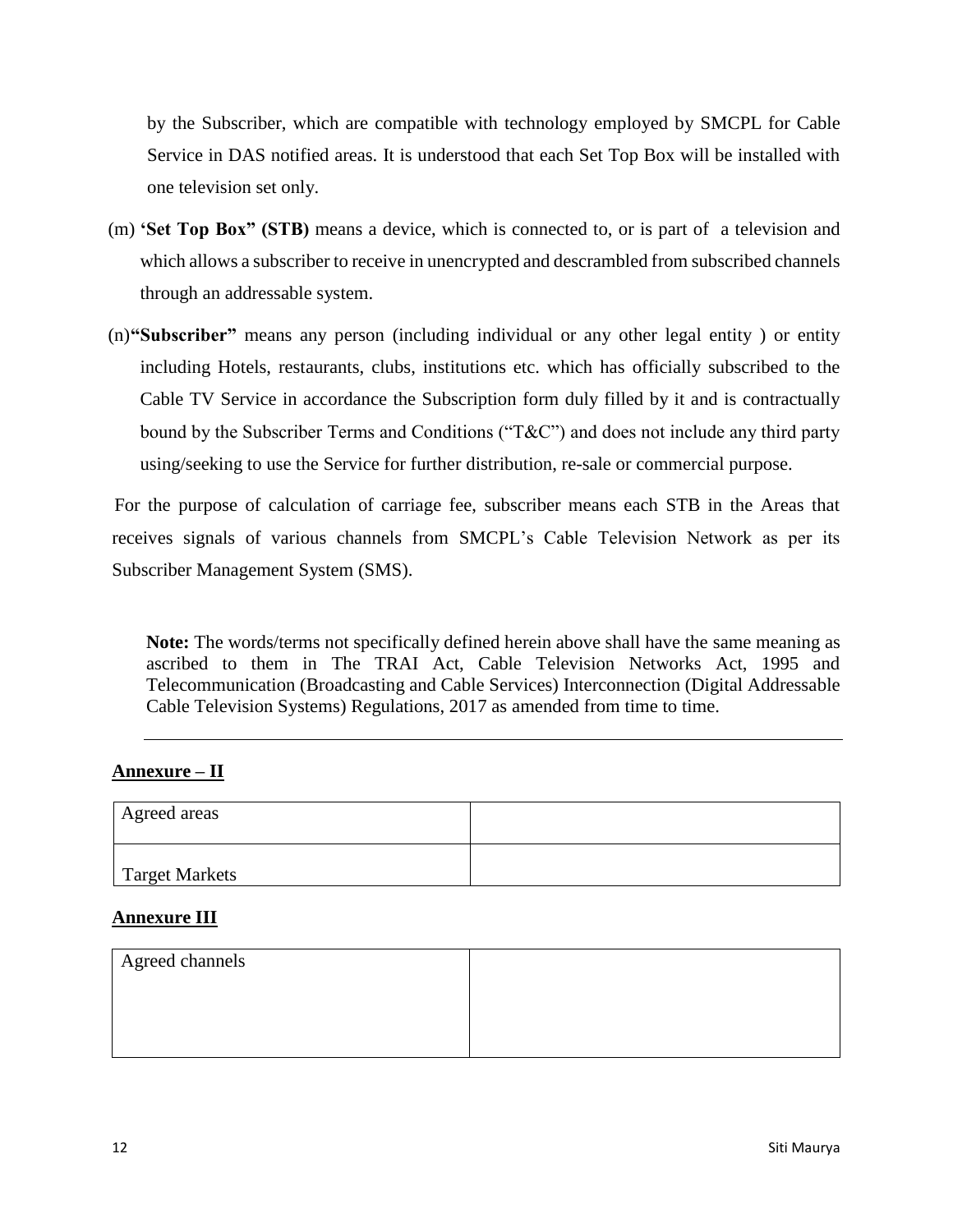## **Annexure – IV (Technical Parameters)**

| Description             | Details |
|-------------------------|---------|
|                         |         |
| <b>IRD/CAM/ PIRD</b>    |         |
| Output type             |         |
| Convertors, if any      |         |
| Down linking parameters |         |

### **Annexure – V CARRIAGE FEE COMPUTATION for SD Channels**

| If<br>Active  <br>Average | Carriage fee | SMCPL offer Rate* | Carriage fee SD            |
|---------------------------|--------------|-------------------|----------------------------|
| Subs                      | (in %)       | (in Rupee)        | in Rupee (Target Markets   |
| Base                      |              |                   | Active                     |
|                           |              |                   | Subscriber Base X Carriage |
|                           |              |                   | Rate)                      |
|                           |              |                   |                            |
| $<$ 5%                    | 100%         | 0.2               |                            |
| $5\% < 10\%$              | 75%          | 0.2               |                            |
| $10\% < 15\%$             | 50%          | 0.2               |                            |
| $15\% < 20\%$             | 25%          | 0.2               |                            |
| $>=20%$                   | 0%           | 0.2               |                            |

## **CARRIAGE FEE COMPUTATION for HD Channels**

| If<br>Active<br>Average | Carriage fee | <b>SMCPL</b> offer Rate | Carriage fee SD            |
|-------------------------|--------------|-------------------------|----------------------------|
| Subs                    | (in %)       | $(in Runee)*$           | in Rupee (Target Markets   |
| Base                    |              |                         | Active                     |
|                         |              |                         | Subscriber Base X Carriage |
|                         |              |                         | Rate)                      |
|                         |              |                         |                            |
| ${<}5\%$                | 100%         | 0.4                     |                            |
| $5\% < 10\%$            | 75%          | 0.4                     |                            |
| $10\% < 15\%$           | 50%          | 0.4                     |                            |
| $15\% < 20\%$           | 25%          | 0.4                     |                            |
| $>=20%$                 | 0%           | 0.4                     |                            |

\*The above rates are subject to change as per notification of TRAI

Contact details of the designated person/s designated for receiving interconnect requests from broadcasters and grievance redressal thereof :

- 1. Name : Mr. Madanjeet Kumar
- 2. Telephone numbers: 9334107989
- 3. E-mail address: <u>kmadanjeet@sitimaurya.co.in</u>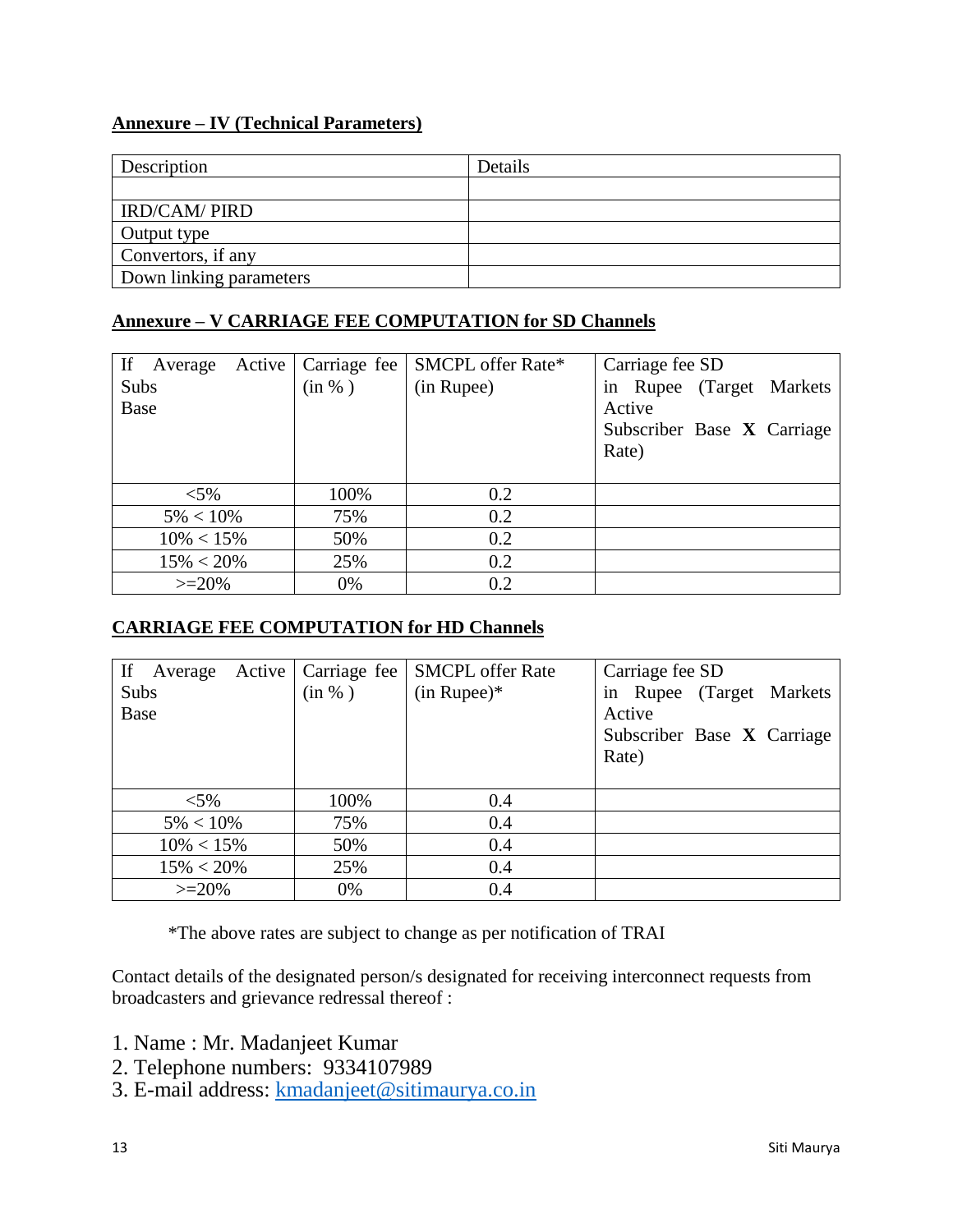# **Application Form to access the network for distribution of Television Channel**

- 1. Name of the broadcaster:
- 2. The names of CEO/MD of the broadcaster:
- 3. Registered Office address:
- 4. Address for communication:
- 5. Name of the contact person/ Authorized Representative:
- 6. Telephone:
- 7. Email address:
- 8. Name of channel for which request for distribution has been made:

9. Copy of permission letter issued by the ministry of information and broadcasting for

downlinking of the channels mentioned above in India:

- 10. Nature of channel (pay or free- to- air)
- 11. Genre of channel:
- 12. Language(s) of channel: